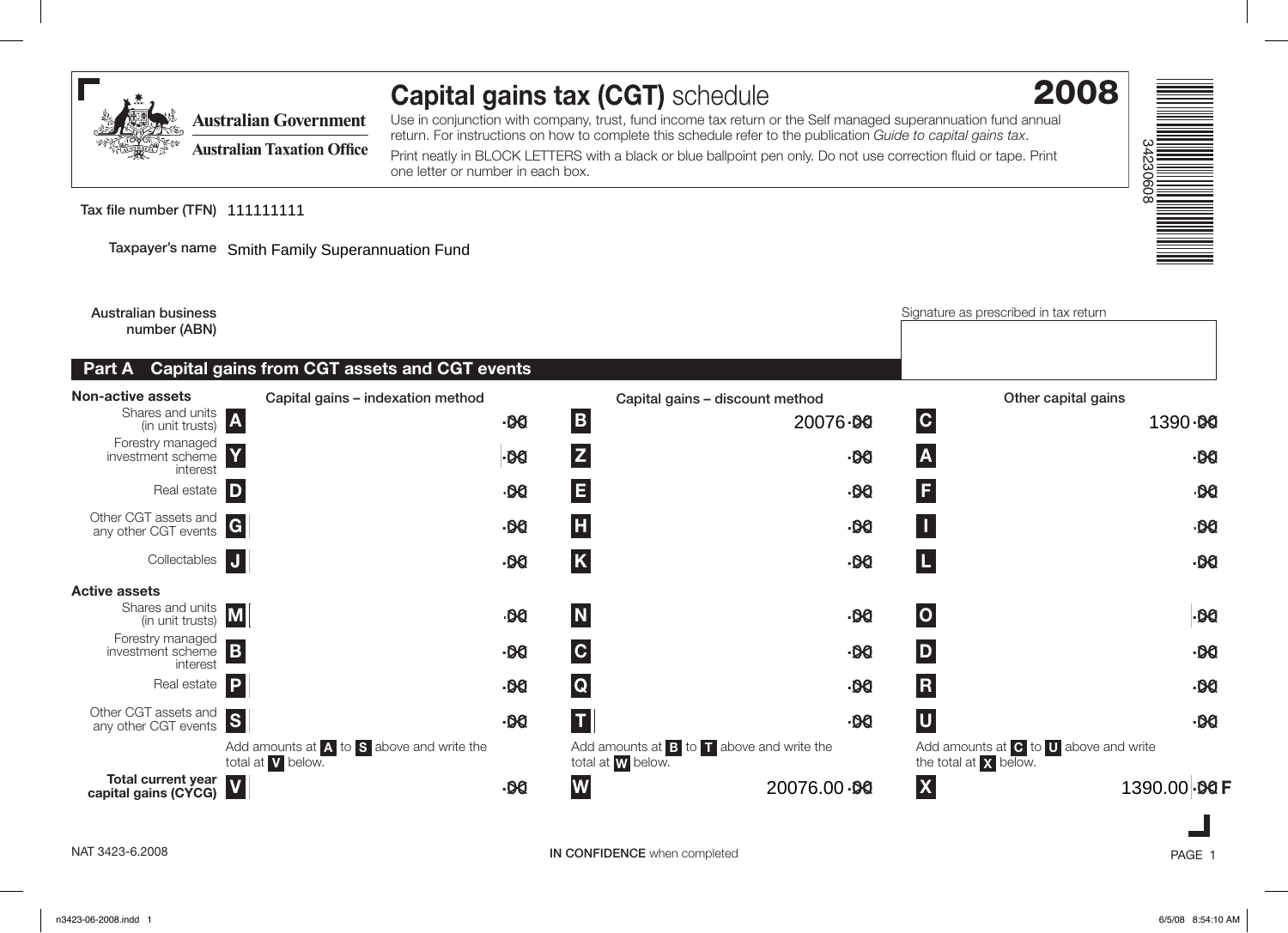## **Part B Current year capital losses (CYCL) from CGT assets and CGT events – other than capital losses from collectables**



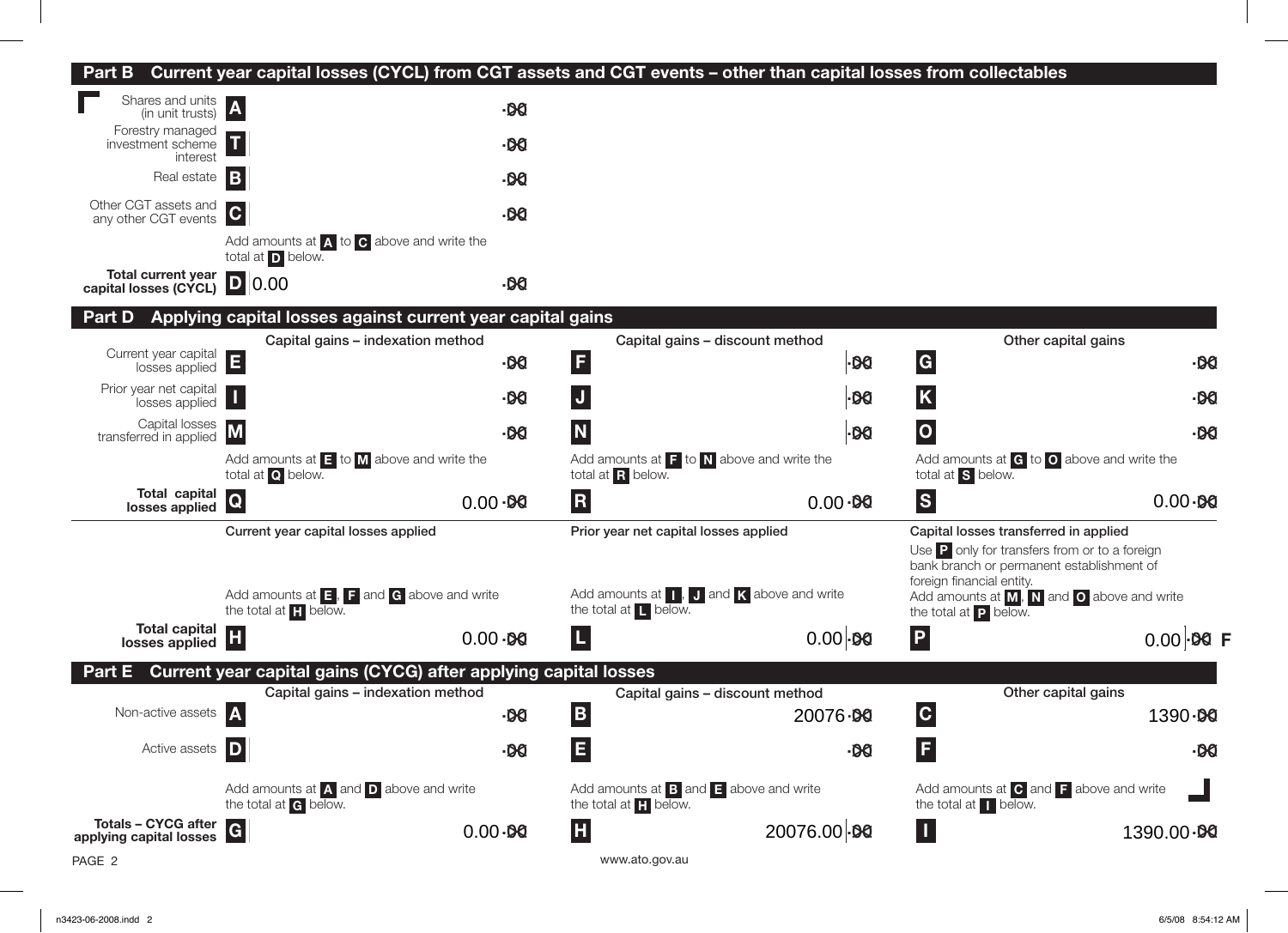